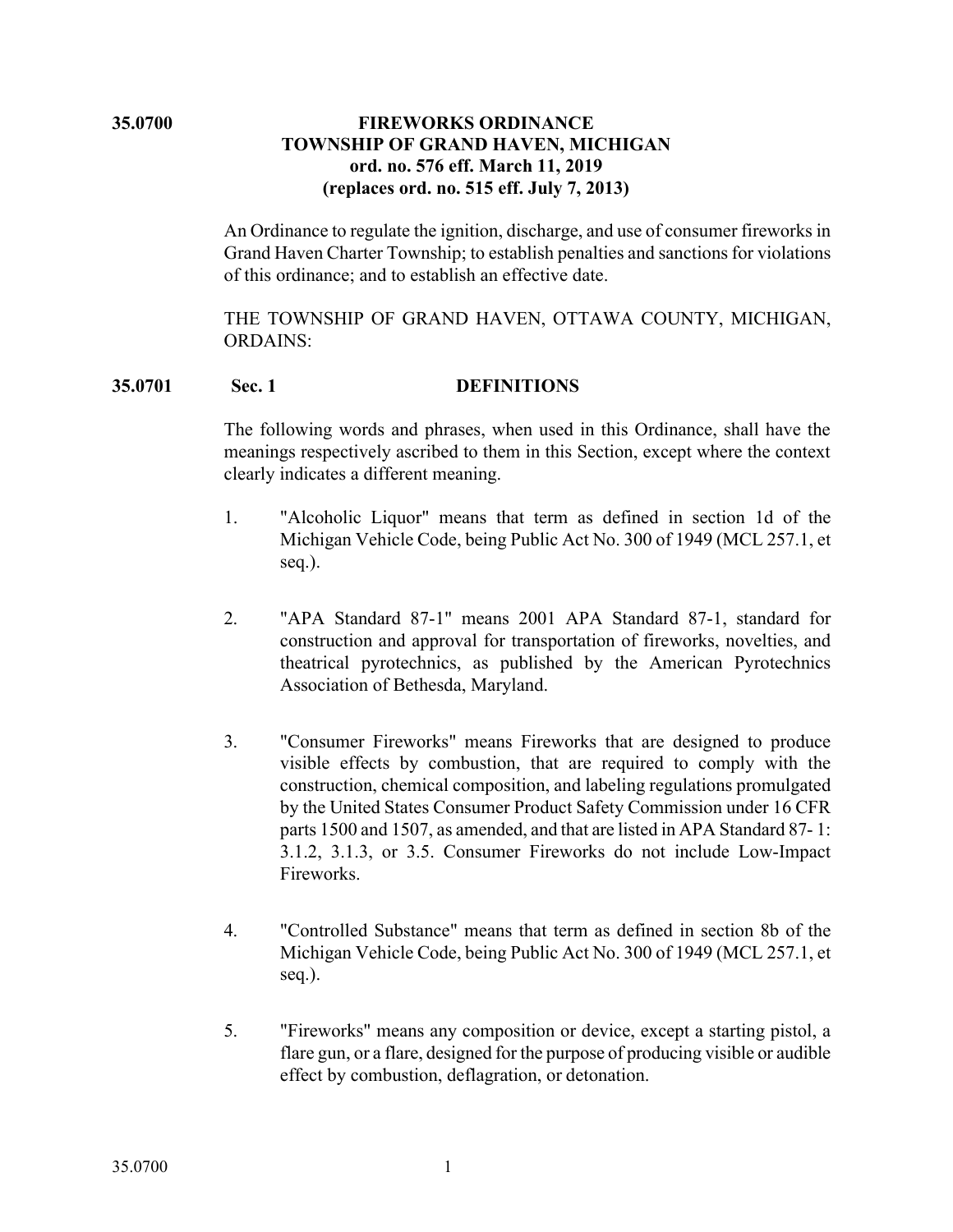- 6. "Low-Impact Fireworks" means ground and handheld sparkling devices as that phrase is defined in APA standard 87-1: 3.1, 3.1.1.1 to 3.1.1.8, and 3.5.
- 7. "Minor" means an individual who is less than 18 years of age.
- 8. "Person" means an individual, agent, association, charitable organization, company, limited liability company, corporation, labor organization, legal representative, partnership, unincorporated organization, or any other legal or commercial entity.

## **35.0702 Sec. 2 IGNITION, DISCHARGE AND USE OF FIREWORKS**

- 1. A Person shall not ignite, discharge, or use Consumer Fireworks except on the following days after 11 a.m.:
	- A. December 31 until 1 a.m. on January 1.
	- B. The Saturday and Sunday immediately preceding Memorial Day until 11:45 p.m. on each of those days.
	- C. June 29 to July 4 until 11:45 p.m. on each of those days.
	- D. July 5, if that date is a Friday or Saturday, until 11:45 p.m.
	- E. The Saturday and Sunday immediately preceding Labor Day until 11:45 p.m. on each of those days.
	- F. Coast Guard Saturday (*i.e., the last Saturday of the Grand Haven Coast Guard Festival*) until 11:45 p.m.
- 2. A Person shall not ignite, discharge, or use Consumer Fireworks if the environmental concerns based on the department of natural resources fire division criteria are elevated to extreme fire conditions or if the environmental concerns based on the department of natural resources fire division criteria are elevated to very high for 72 consecutive hours and the commanding officer of the fire department, in consultation with the department of natural resources enforces a no burning restriction that includes a ban on the ignition, discharge, and use of consumer fireworks. If a no burning restriction is instituted under this Section, the commanding officer of the fire department enforcing the restriction shall ensure that adequate notice of the restriction is provided to the public.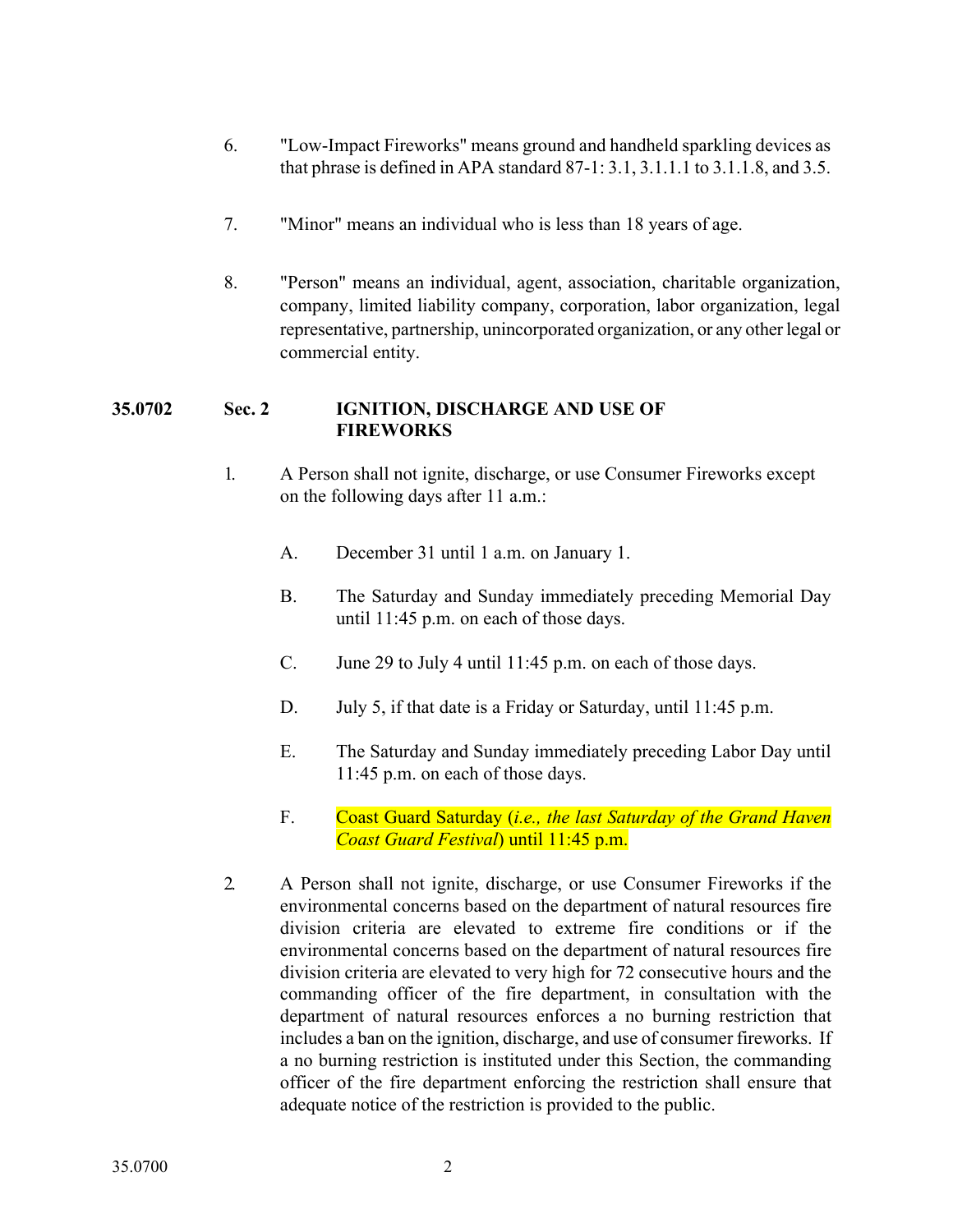## **35.0703 Sec. 3 POSSESSION OF CONSUMER FIREWORKS BY A MINOR**

A Minor shall not possess, ignite, discharge, or use Consumer Fireworks.

### **35.0704 Sec. 4 PROHIBITED CONDUCT**

- 1. A Person shall not ignite, discharge, or use Consumer Fireworks on public property, school property, church property, or the property of any another Person without that Person's express permission to use those Consumer Fireworks on those premises.
- 2. A Person shall not use Consumer Fireworks or Low-Impact Fireworks while under the influence of Alcoholic Liquor, a Controlled Substance, or a combination thereof.

### **35.0705 Sec. 5 DETERMINATION OF VIOLATION; SEIZURE**

If an Authorized Township Official, as defined in Section 2 of the Code/Ordinance Enforcement Ordinance, Ordinance Number 243, determines that a violation of this Ordinance has occurred, the Authorized Township Official may seize the Consumer Fireworks as evidence of the violation.

#### **35.0706 Sec. 6 LOCAL, STATE, AND FEDERAL REQUIREMENTS**

Nothing contained within this Ordinance shall be construed to relieve a Person of any duties and obligations imposed under any local, state or federal laws, rules, regulations, licenses, or permit requirements.

## **35.0707 Sec. 7 SEVERABILITY AND CAPTIONS**

This Ordinance and its various parts, sections, subsections, sentences, phrases, and clauses are severable. If any part, section, subsection, sentence, phrase, or clause is adjudged unconstitutional or invalid, the remainder of this Ordinance shall not be affected. The captions included at the beginning of each Section are for convenience only and shall not be considered as part of this Ordinance.

#### **35.0708 Sec. 8 ADMINISTRATIVE LIABILITY**

No officer, agent, employee, or member of the Township Board shall be personally liable for any damage that may accrue to any Person as a result of any act, decision, or other consequence or occurrence arising out of the discharge of duties and responsibilities pursuant to this Ordinance.